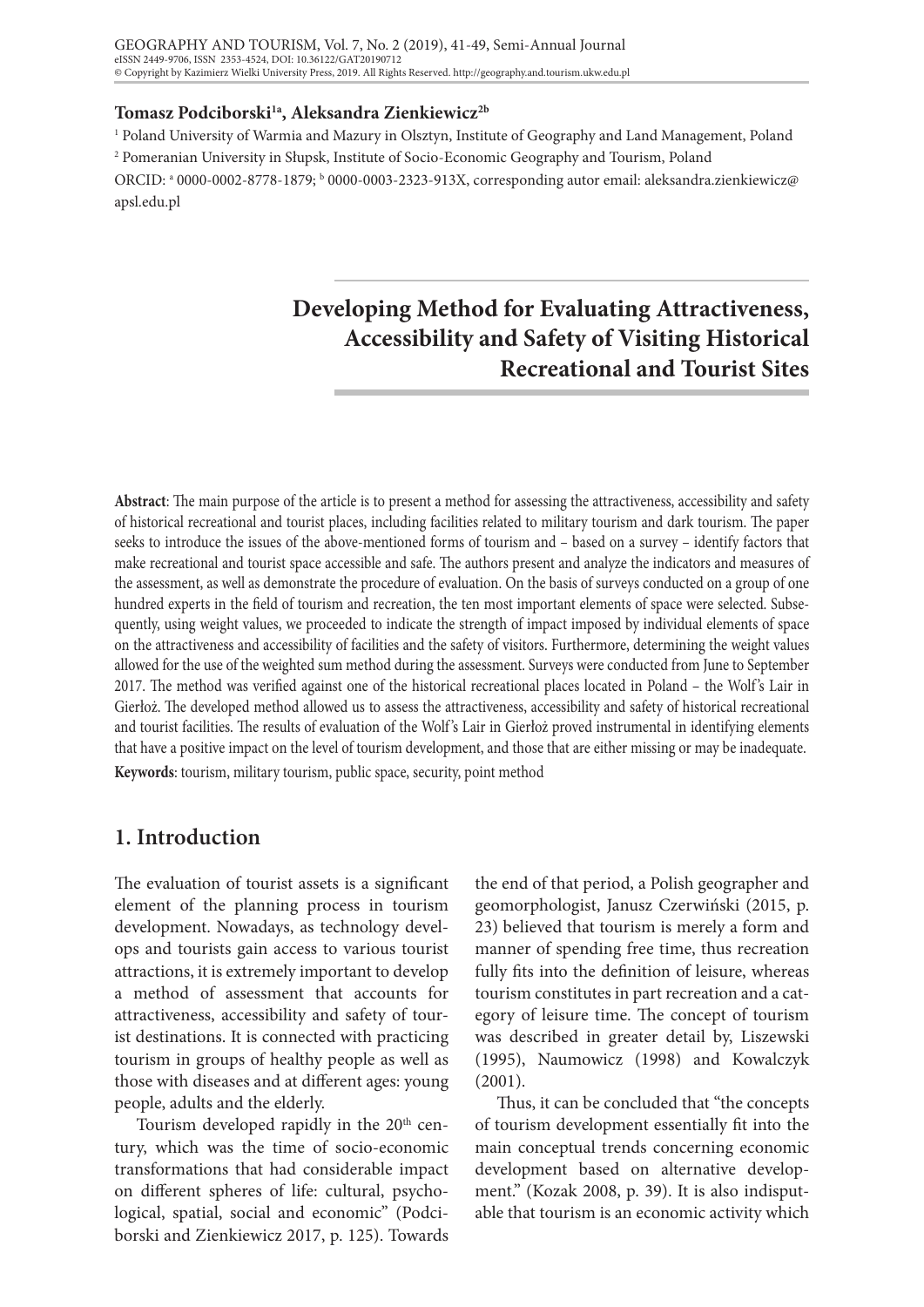often generates high revenues for the commune (*gmina*).

Stable economic development requires the presence of specific natural and anthropogenic elements as well as proper technical infrastructure, allowing potential tourists that visit historical sites to gain a wide range of positive experiences. It should be noted that, apart from numerous attractions, site administrators' priority should be to ensure a comfortable way of moving around for the disabled and elderly people (site accessibility), as well as safety for all visitors. The solution to this problem is closely connected with the development of the "accessible tourism" trend, which is a form of tourism that requires cooperation among the stakeholders in order to ensure that people with different needs (related to impaired mobility, eye sight, sense of hearing and the cognitive dimension) can function by themselves and with dignity. As a result of the stakeholders' activity, tourists must be provided with a universally designed tourist product and services as well as unlimited and unobstructed access to public space (Buhalis and Darcy, 2011).

Publications on the problem of assessing tourist attractiveness, as well as accessibility of facilities to various social groups have been considered by many authors world wide. The subject was touched upon by, among others, Amanti et al. (1996), Formica (2000), Iatu and Bulai (2011). Interesting studies were also conducted by Goeldner and Ritchie (2003), Hall and Page (2004), Mazilu (2010).

According to Duda-Seifert (2015), majority of authors tackling the problem of tourism assessment in Poland focus on the evaluation of the geographical environment to satisfy the needs of recreational tourism. The most notable works include Mileska (1963), Kostrowicki (1970), Bartkowski (1971) and Wyrzykowski (1986).

Some of the few publications regarding tourist destinations were authored by Warszyńska

(1970), Przybyszewska-Gudelis at al. (1979), as well as Mikos von Rohrscheidt (2008, 2010).

Methods of studying tourist attractions were compiled and discussed by, for example, Nowacki (2000a, 2000b, 2002, 2007, 2009) and Kruczek (2011).

The Polish literature on tourism geography presents several methods of evaluating architectural sites for tourism purposes, which make use of the point-based evaluation technique. The most important studies include those by Mikułowski (1976a, 1976b, 1978) and Grabiszewski (2007).

Analysis of the abovementioned publications allows us to draw aconclusion that the evaluation of the attractiveness, accessibility and safety of historical recreational and tourist sites has not yet been discussed in a comprehensive way that would comprise a wide variety of architecture types or suggestions made by representatives of other sciences. Thus, the issue requires further studies, including the opinions and views of tourists themselves (Duda-Seifert, 2015).

Considering the fact that tourism is the most dynamic sector of economy in developed countries, and its growth directly enhances the growth of regions, cities and individual localities, the main aim of the article is to present a method of evaluating the attractiveness, accessibility and safety of historical recreational and tourist sites. Secondary aims include: introducing the concept of military tourism and dark tourism; identifying, on the basis of a survey, factors that render recreational and tourist space accessible and safe. The survey was conducted among a group of experts in the field of tourism and recreation in the period from June to September 2017. Further on, the authors presented and analyzed evaluation indexes and measures, as well as discussed the principles of evaluation procedure. The method was verified using the Wilczy Szaniec (Wolf 's Lair) stronghold in Gierłoż as an example.

#### **2. Military tourism and black tourism**

Military tourism is considered an unconventional way of spending leisure time, and was defined by Jędrysiak and Mikos von Rohgscheidt (2011) as military cultural tour-

ism, war tourism, battlefield tourism or military equipment tourism. It is a wide-ranging term, because it encompasses structures, fortification lines and areas, museums, military exhibitions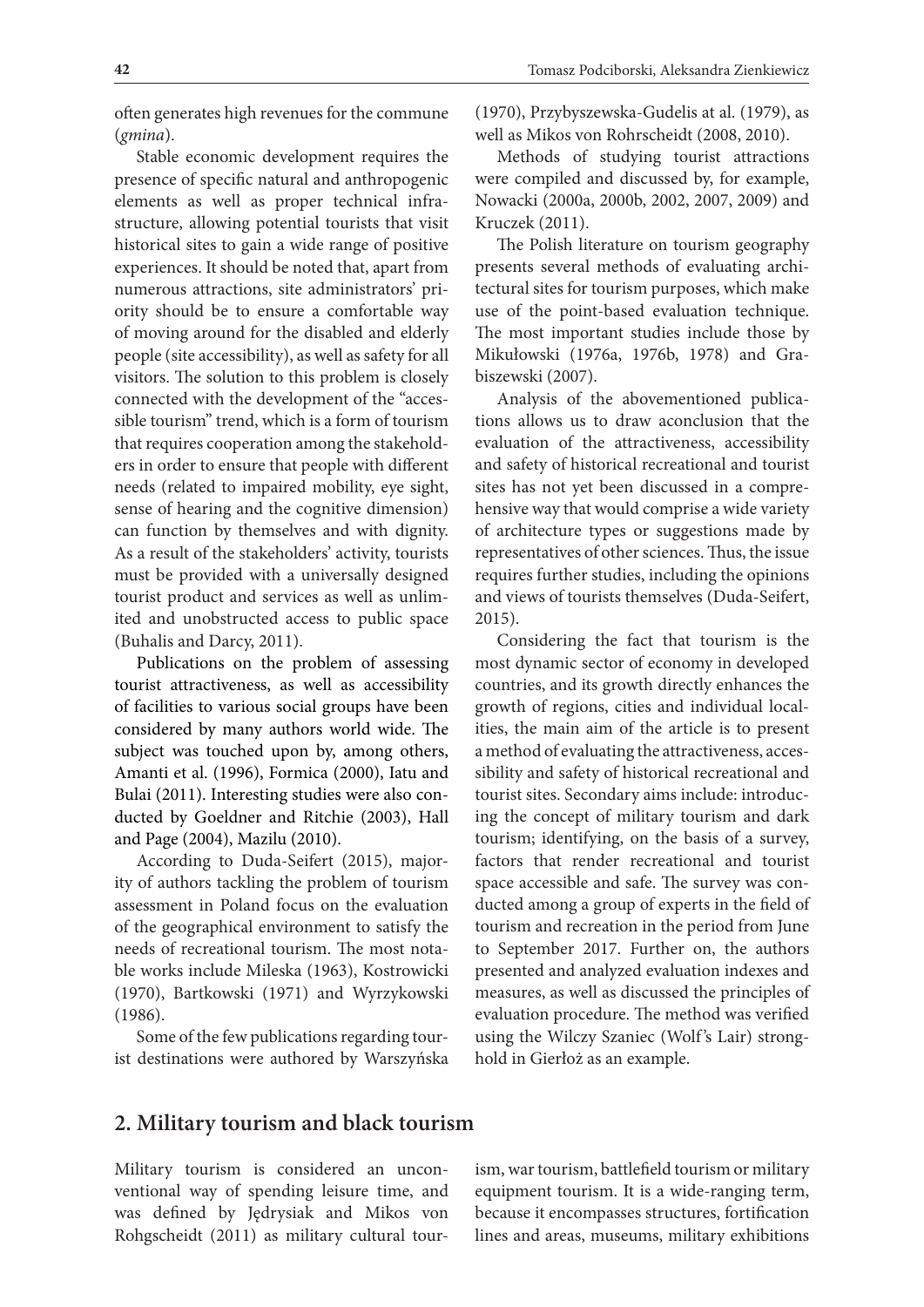and collections, routes of military expeditions and other cultural trails, as well as sites of various military operations, places where weapons were manufactured, military training fields, biographical sites and military cemeteries. Lawin and Stasiak (2009, p. 129) distinguish individual military attractions grouped into the following categories: defensive structures, battlefields, military museums or other museums containing large military collections, monuments commemorating historical events, sites associated with distinguished army leaders, graves and cemeteries of soldiers who died in battle.

Both astonishing and terrifying type of tourism that is currently flourishing is dark tourism. Its idea is based on unveiling the taboo, causes of death and its "twilight" aura. This particular form of tourist activity includes travelling to places which radically and very literally demonstrate what has been happening to people throughout the ages. Other extremely popular themes are esotericism and all the spheres of life which involve secrets and refer to the past, mystery and death. The development of this kind of tourism proves that tension and the need to witness pain and hysteria have become a necessary element of life for the young generation. An example of an "exciting extreme expedition" of today is a trip to Chernobyl. Going to the deserted "city of death" enables tourists to visit a place where the mystery and traces of human tragedy are omnipresent, striking them with terror and fear. Unfortunately, while gaining large profits, the organizers of this sort of attractions put the tourists in extreme danger.

# **3. Public space in the aspect of the accessibility and safety of public utility buildings**

The accessibility of tourism space, viewed from the geographical perspective, refers first of all to the physical-functional features. Thus, it can be defined as "the degree to which a given person may freely and individually make use of buildings and other sites, as well as open spaces, not needing to depend on special help" (Estcott, 2004, p. 7).

Jałowiecki and Szczepański (2006, p. 314) define traditional public space as a "freedom zone where each of its users may feel unconstrained". According to Gehl (2009) public spaces should provide an opportunity for real existence, spatial urban development and public activity. Szatan (2012) claims that public space should be open and accessible to all individuals willing to use it, and it is meant to be authentic, which means that it should meet social expectations and preferences. Moreover, it is to be socially accepted and provide a sense of security. Lorens and Martyniuk-Pęczek (2010) define public space as a place to fulfil the need of direct contact among the participants of public life, which corresponds to the right of use.

Geographers have been addressing the needs of the disabled since 1930 (Faris and Dunham, 1939). Currently, free access to public space is guaranteed in the Polish law by the provisions of the Constitution of the Republic of Poland (Ustawa z 2 kwietnia 1997 roku Konstytucja Rzeczypospolitej Polskiej) and the Disabled People's Charter of Rights (Uchwała Sejmu Rzeczypospolitej Polskiej z 1 sierpnia 1997 roku). Both legal acts refer directly to the discrimination against the disabled by limiting their access to public life. Another legal act referring directly to the same problem is the Construction Law (Ustawa z 7 lipca 1994 roku Prawo budowlane), whose Article 5 point 4 stipulates that persons with disabilities must be provided with the means necessary to use all utilities. Having analyzed the above acts of law, it can be concluded that as regards urban planning solutions, "the infrastructure accessible to the disabled people should become an essential symbol of modernity" (Pearn, 2011, p. 201).

The Construction Act (Ustawa z 7 lipca 1994 roku Prawo budowlane) quoted above stipulates that every building should have the necessary amenities, especially for people confined to a wheelchair. As regards the safety of using public utility buildings, the Act obliges all property owners and administrators to maintain the state in accordance to the requirements. This means that it is necessary to take constant care of technical condition of every building, regardless of whether it is under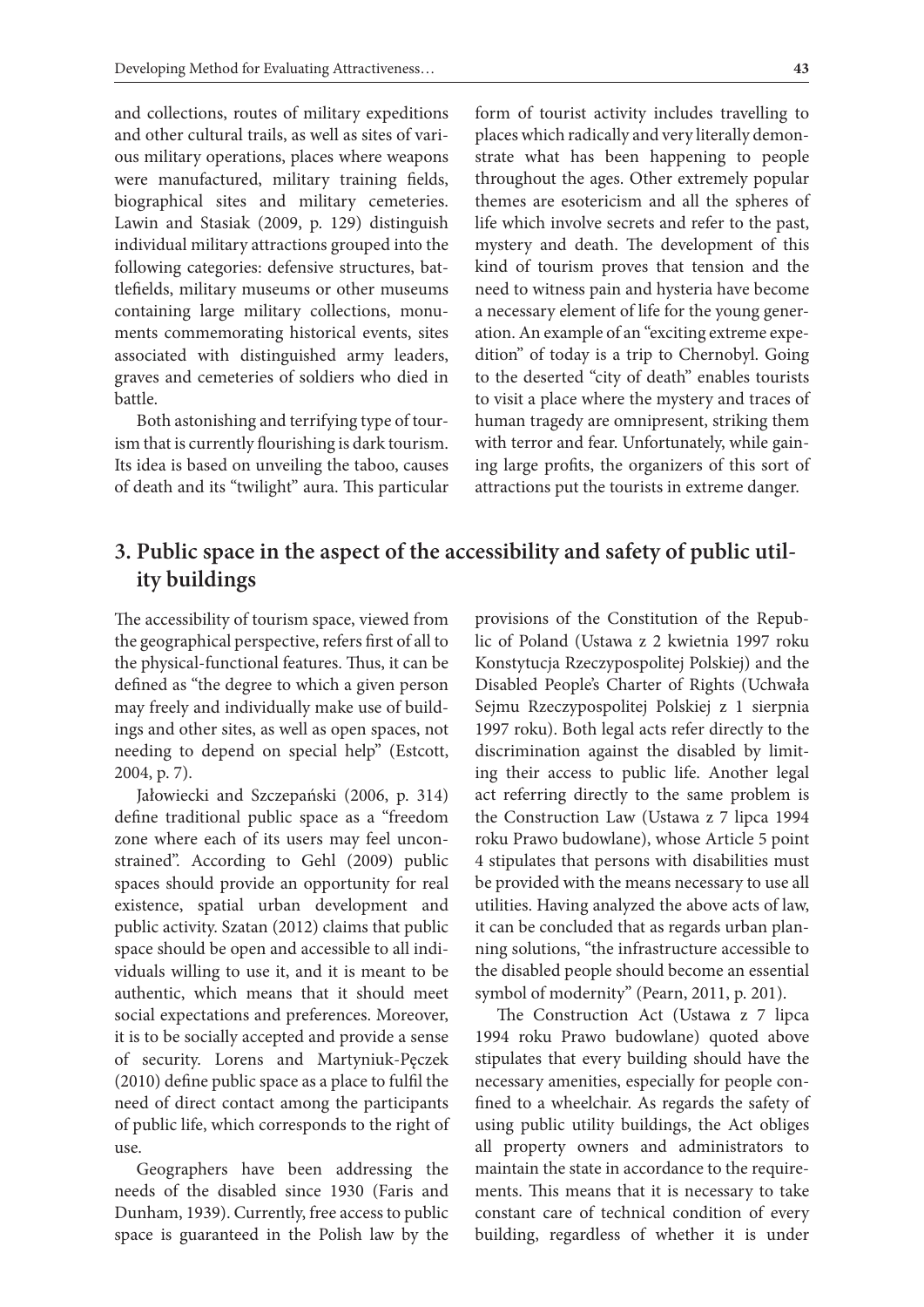construction or already in use. Building must undergo periodical inspection once every five years. However, at least once a year, it is necessary to check the condition of the building in order to prevent any danger to human life. The technical state check involves evaluating building's adaptation to the surroundings.

# **4. Factors and elements of space development which influence the attractiveness, accessibility and safety of historical recreation and tourism sites**

In order to make a list of ten indicators for evaluating the attractiveness, accessibility and safety of historical recreation and tourism sites, a survey was conducted among a group of 100 experts on recreation, including tourism. The questionnaire prepared by the authors of this article consisted of 30 questions formulated at the early stage of the study. The respondents' task was to express their opinion about the significance of 30 individual elements of space development in relation to general level of attractiveness, accessibility and safety of recreation and tourism sites. Based on the analysis of the study results, ten most significant elements of space were selected. Subsequently, in the form of weights, the researchers defined the impact of individual elements of space on the attractiveness and accessibility of buildings and the safety of visitors. Establishing weight values allowed them to use the weighted sum method for the purpose of the evaluation.

Further in the article the selected elements are referred to as evaluation criteria. They are listed below together with their weight:

- 1. The number and variety of sites open to visitors – 0.112
- 2. Availability of museum objects 0.109
- 3. Technical state of a site 0.107
- 4. Designation and technical condition of access roads leading to a historical site – 0.104
- 5. Possibility to use services of a guide, coach or instructor – 0.098
- 6. Safety of traffic routes 0.096
- 7. Distance from the car park to the historical site – 0.095
- 8. Impact of natural and anthropogenic conditions on visitors' safety (e.g. radiation level) – 0.094
- 9. Adjusting passageways to the needs of the disabled and elderly persons – 0.093
- 10. Availability of toilets for the disabled persons – 0.092.

# **5. Measures of evaluating the attractiveness, accessibility and safety of historical recreation and tourism sites**

In order to evaluate the attractiveness, accessibility and safety of historical recreation and tourism sites, the authors used a point scale method. "The method makes it possible to consolidate all individually evaluated features of space development elements into one number, which jointly expresses general quality of the evaluated site" (Babicz-Zielińska et al., 2018, p. 56). "Point scales combine the advantages of verbal and numerical scales. Every point on the scale is ascribed a number and a name" (Jędryka and Kozłowski, 1986, p. 32). The precision of results depends on correctly defined individual levels of quality and this is the first condition that must be fulfilled to obtain viable results. The second condition involves training the members of the evaluation team to ensure they understand the definitions of individual site features in the same way.

A correctly constructed point scale should meet the following four criteria:

- − each level on the scale should correspond to a level of quality perceivable to the evaluator;
- − each point on the scale (i.e. each level of quality) should correspond to a clear-cut definition of quality;
- − the number of points on the scale should be limited and should not exceed three ranges;
- − all features should be evaluated on a scale with the same number of points.

Establishing measures was necessary to create a model which was used to evaluate the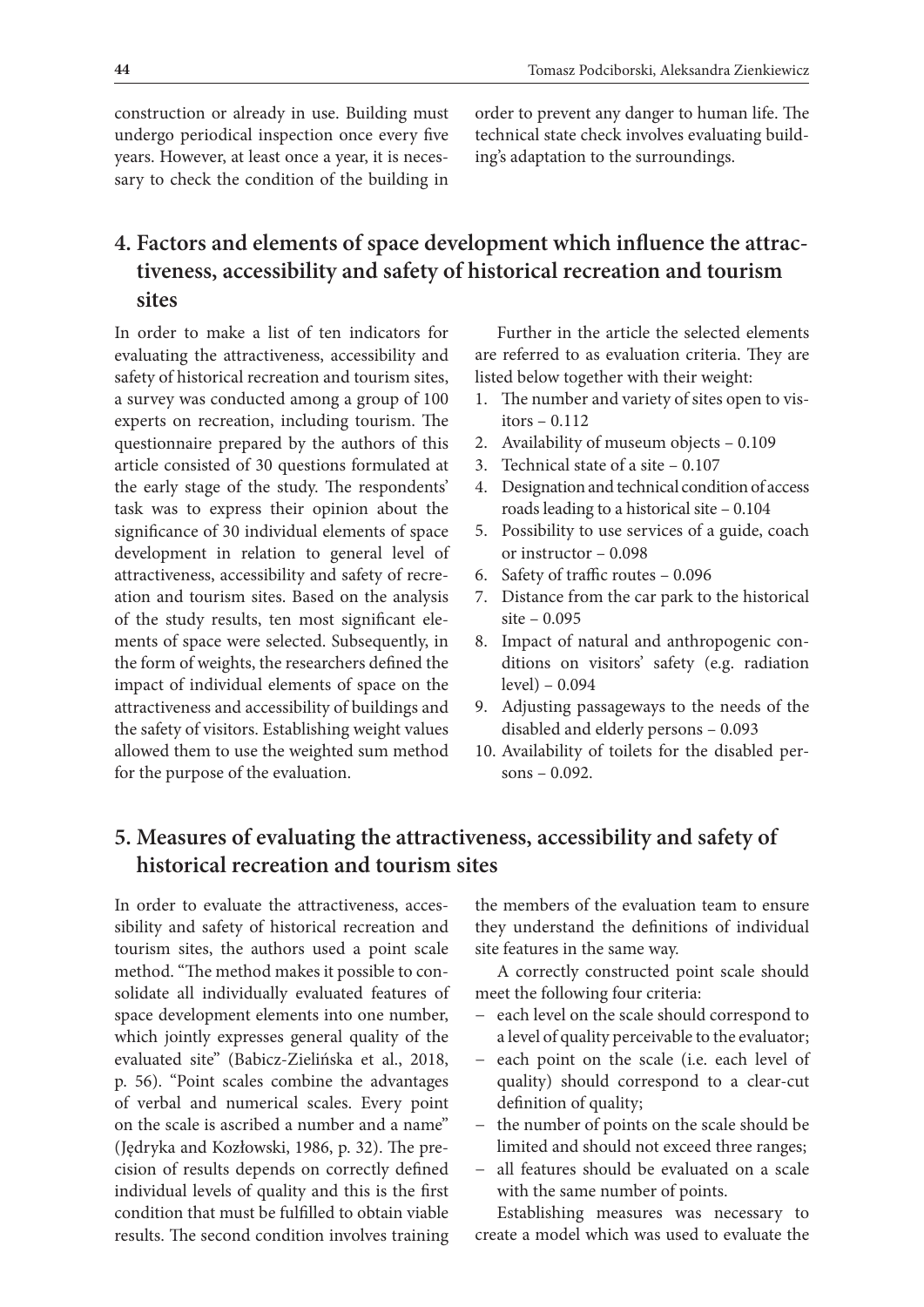attractiveness, accessibility and safety of historical recreational and tourist sites.

In order to establish the level of the attractiveness, accessibility and safety of any historical recreational and tourist site, the authors created a simplified evaluation sheet including the criteria, evaluation measures and weights. The model of the simplified evaluation sheet is presen ted in Table 1.

| No. | Criterion                                                                                | Measure                                                                                           |                  | Scale Points Weight | Scale<br>$+$<br>Weight |
|-----|------------------------------------------------------------------------------------------|---------------------------------------------------------------------------------------------------|------------------|---------------------|------------------------|
| 1   | Number and<br>variety of sites<br>available to<br>visitors                               | the facility performed different functions in the<br>past (the number of buildings exceeds 10)    | 2                |                     |                        |
|     |                                                                                          | the facility performed one function in the past<br>(the number of buildings is 10 or fewer)       | 1                | 0.112               |                        |
|     |                                                                                          | the facility performed one function in the past                                                   | $\mathbf{0}$     |                     |                        |
| 2   | Museum ob-<br>jects found in<br>the facility                                             | renovated museum objects                                                                          | 2                |                     |                        |
|     |                                                                                          | not renovated museum objects                                                                      | 1                | 0.109               |                        |
|     |                                                                                          | lack of museum objects                                                                            | $\mathbf{0}$     |                     |                        |
| 3   | facilities                                                                               | renovated facilities - their technical state ensures<br>safety to visitors                        | $\overline{2}$   |                     |                        |
|     |                                                                                          | Technical state of not renovated facilities - their technical state<br>ensures safety to visitors | $\mathbf{1}$     | 0.107               |                        |
|     |                                                                                          | not renovated facilities - their technical state<br>threatens visitors' safety                    | 1                |                     |                        |
|     | Designation and                                                                          | the site is directly accessed by a designated road                                                | $\overline{2}$   |                     |                        |
| 4   | condition of the<br>access road to<br>a historical site                                  | the site is directly accessed by an undesignated<br>road                                          | 1                | 0.104               |                        |
|     |                                                                                          | lack of direct access road to the site                                                            | $\mathbf{0}$     |                     |                        |
| 5   | The possibil-<br>ity to use the<br>services of<br>a guide, coach<br>or instructor        | possibility to use services of a guide, coach or<br>instructor throughout the year                | 2                |                     |                        |
|     |                                                                                          | possibility to use services of a guide, coach or<br>instructor seasonally                         | 1                | 0.098               |                        |
|     |                                                                                          | no possibility to use services of a guide, coach or<br>instructor                                 | $\mathbf{0}$     |                     |                        |
| 6   | Safety of traffic<br>routes                                                              | passageways secured with railings placed along<br>the entire tourist route                        | 2                |                     |                        |
|     |                                                                                          | passageways secured with railings along selected<br>parts of the tourist route                    | 1                | 0.096               |                        |
|     |                                                                                          | passageways not secured with railings along any<br>parts of the tourist route                     | $\mathbf{0}$     |                     |                        |
| 7   | Distance from<br>the car park to<br>the historical site                                  | car park directly next to the historical site                                                     | $\overline{2}$   |                     |                        |
|     |                                                                                          | car park up to 1 km from the main entrance to the<br>historical site                              | 1                | 0.095               |                        |
|     |                                                                                          | lack of a car park within 2 km from the main<br>entrance to the historical site                   | $\boldsymbol{0}$ |                     |                        |
| 8   | Influence of<br>natural and<br>anthropogenic<br>conditions on<br>the visitors'<br>safety | the entire area of the historical site is safe for the<br>visitors                                | $\overline{2}$   |                     |                        |
|     |                                                                                          | selected parts of the historical site are safe for the<br>visitors (e.g. danger of mined areas)   | 1                | 0.094               |                        |
|     |                                                                                          | the entire area of the historical site is dangerous<br>for the visitors (e.g. radiation)          | $\boldsymbol{0}$ |                     |                        |

| Table 1. Simplified evaluation sheet (Authors' own study) |  |  |  |  |  |
|-----------------------------------------------------------|--|--|--|--|--|
|-----------------------------------------------------------|--|--|--|--|--|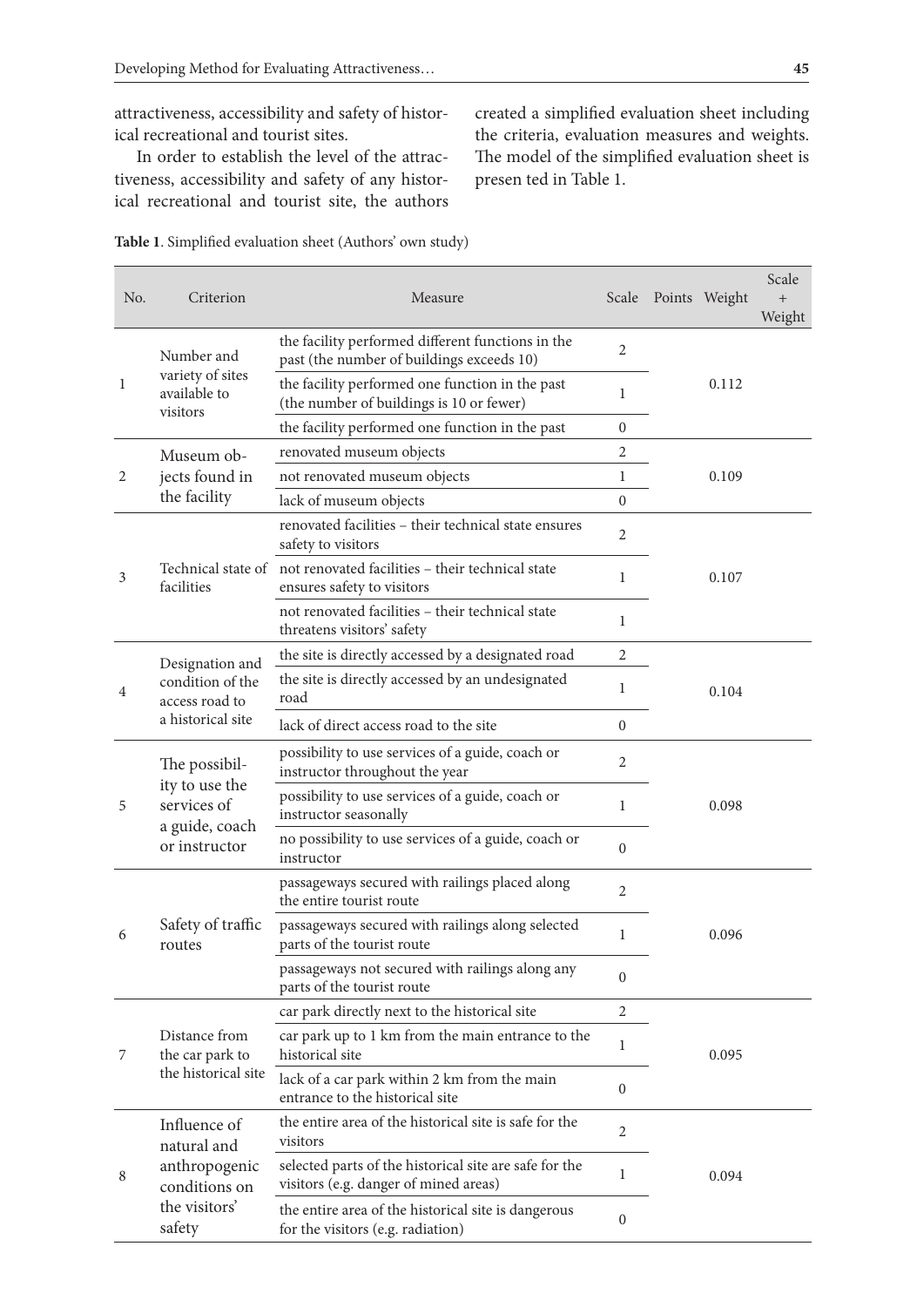| 9        | Adjusting<br>passageways to<br>the needs of the<br>disabled and<br>elderly persons | all parts of passageways are equipped with ele-<br>ments helping the elderly and disabled persons to<br>2<br>move around    |              |  |
|----------|------------------------------------------------------------------------------------|-----------------------------------------------------------------------------------------------------------------------------|--------------|--|
|          |                                                                                    | selected parts of passageways are equipped with<br>elements helping the elderly and disabled persons<br>1<br>to move around | 0.093        |  |
|          |                                                                                    | lack of passageways equipped with elements<br>helping the elderly and disabled persons to move<br>$\Omega$<br>around        |              |  |
| 10       | Availability of<br>toilets for dis-<br>abled persons                               | all available toilets are adjusted to the needs of<br>$\overline{2}$<br>disabled persons                                    |              |  |
|          |                                                                                    | selected toilets are adjusted to the needs of dis-<br>abled persons                                                         | 0.092        |  |
|          |                                                                                    | Lack of toilets adjusted to the needs of disabled<br>$\Omega$<br>persons                                                    |              |  |
| class I  | $1.5000 \le x \le 2.000$                                                           | class III<br>$0.500 \leq x \leq 1.000$                                                                                      | Total points |  |
| class II | $1.000 \leq x \leq 1.500$                                                          | Obtained evaluation class:<br>class IV<br>$0.000 \leq x \leq 0.500$                                                         |              |  |

## **6. Description of the research object**

The leader of the Third Reich had several headquarters built in Germany and the part of Europe under German occupation. Most of them were hidden in large forests, surrounded with natural barriers, such as lakes or marshes. One of Adolf Hitler's headquarters was built in East Prussia, near the village of Gierłoż. The location of the Wolf 's Lair, as it was called, was determined by many factors, such as the close proximity of the forest, short distance from the border with the Soviet Union (the "Barbarossa" plan assumed attacking the USSR), the division of the Third Reich into defensive sectors (one of the best fortified was sector 1 – East Prussia, featuring a number of strongholds: Giżycko, Toruń, Kłajpeda, Piława), location far from transport routes, in an old mixed forest provid-

ing a natural cover for the whole year, and the presence of Great Mazurian Lakes and marshes spreading to the east, which were a natural obstacle for land troops.

The site constitutes the most famous fortified headquarters in Europe. It was a fully masked military settlement, which consisted of 200 different buildings, including bunkers, bunkhouses, shelters, shacks, two landing fields, a powerhouse, a railway station, a water supply system, a heating plant and two teleprinter stations.

At present, the area of the former stronghold features ruins of several bunkers and shelters. There is also a designated tourist trail. Visitors may use services of a guide, a car park and a restaurant.

### **7. Research findings – evaluation results**

In order to evaluate the attractiveness, accessibility and safety of historical recreational and tourist sites used for tourism purposes, the site described above was assessed by filling in a simplified evaluation sheet during a field interview (Table 1). In order to present the findings, a cumulative evaluation sheet was prepared (Table 2).

The Wolf's Lair stronghold was included in the group of highly attractive tourist sites. Unfortunately, the facility lacks passageways adjusted to the needs of the disabled and elderly persons. General condition of the buildings should encourage tourists to visit this exceptional place.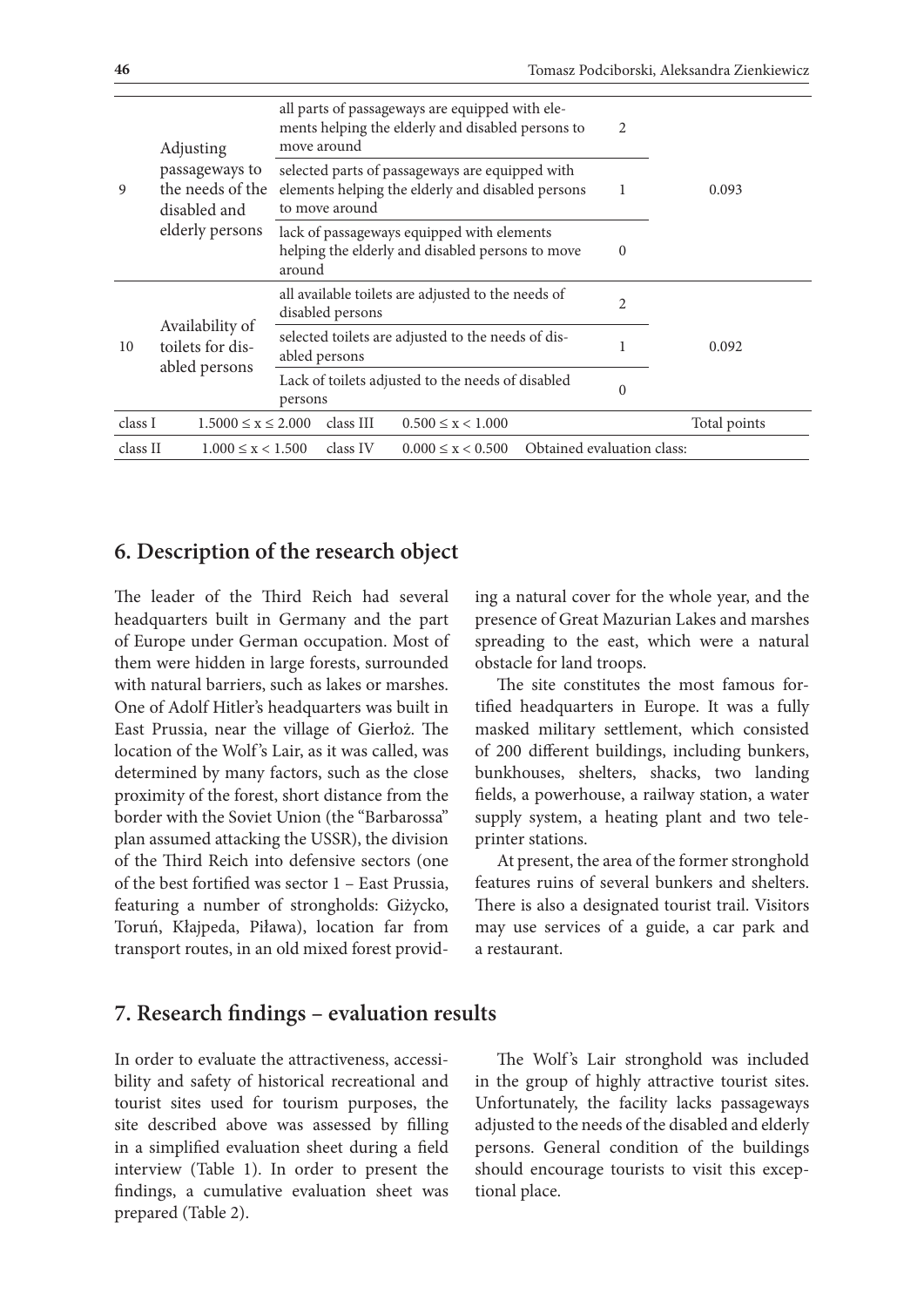|                                    | Wolf's Lair Stronghold |                         |                           |  |
|------------------------------------|------------------------|-------------------------|---------------------------|--|
| N <sub>o</sub>                     | $\mathbf{A}$           | B                       | $\mathcal{C}$             |  |
|                                    | Weight                 | Measure value           | Value $A * B$             |  |
| 1                                  | 0.112                  | 2                       | 0.224                     |  |
| 2                                  | 0.109                  | $\overline{2}$          | 0.218                     |  |
| 3                                  | 0.107                  | 1                       | 0.107                     |  |
| 4                                  | 0.104                  | 1                       | 0.104                     |  |
| 5                                  | 0.098                  | $\overline{c}$          | 0.196                     |  |
| 6                                  | 0.096                  | $\boldsymbol{0}$        | 0.000                     |  |
| 7                                  | 0.095                  | 2                       | 0.190                     |  |
| 8                                  | 0.094                  | 2                       | 0.188                     |  |
| 9                                  | 0.093                  | $\boldsymbol{0}$        | 0.000                     |  |
| 10                                 | 0.092                  | 1                       | 0.092                     |  |
| Achieved evaluation class: II high |                        |                         | $\Sigma$ 1.319            |  |
|                                    | Location:              | <b>Evaluation Class</b> | Value                     |  |
| Province                           | Warmińsko-mazurskie    | $I - very high$         | $1.500 \le x \le 2.000$   |  |
| Powiat (district)                  | Kętrzyński             | $II - high$             | $1.000 \leq x < 1.500$    |  |
| Gmina (commune)                    | Kętrzyn                | III - medium            | $0.500 \leq x < 1.000$    |  |
| Street:                            |                        | $IV - low$              | $0.000 \leq x \leq 0.500$ |  |

**Table 2**. Cumulative evaluation sheet (Authors' own study)

# **8. Conclusions**

Tourism space is a unique type of space. "It involves the presence of particular landscape assets and anthropological elements of space development most desired by people" (Podciborski 2016, p. 22).

Based on the study, the authors developed a method for the evaluation of attractiveness, accessibility and safety of historical recreational and tourist sites. The method was verified against the selected study object, which allowed the following conclusions to be drawn: the Wolf's Lair facility in Gierłoż was included in the group of facilities representing high tourist attractiveness. Unfortunately, it lacks designated communication routes adapted to the needs of the disabled and the elderly. The history associated with the presented place and general condition of the facilities should, however, attract tourist in spite of the aforementioned issues.

In addition to the above-mentioned findings, the conclusions of the work on the development of the discussed assessment method include:

- − Well-developed tourism space featuring unique anthropogenic elements should enhance the growth of tourism;
- − Every public space should be accessible to all social groups, regardless of the cause and severity of disability;
- − Public spaces may impose no limitations to any people;
- − People staying in a public space should feel safe, and this sense of security should result from the space administrators' actions;
- − The method allows for evaluating the attractiveness, accessibility and safety of historical recreational and tourist sites;
- − Based on the evaluation results, it is possible to indicate the elements of space that exert positive influence on tourism development, as well as those which are missing or appear inadequate;
- − The method can be used to evaluate any museum facility, regardless of its location.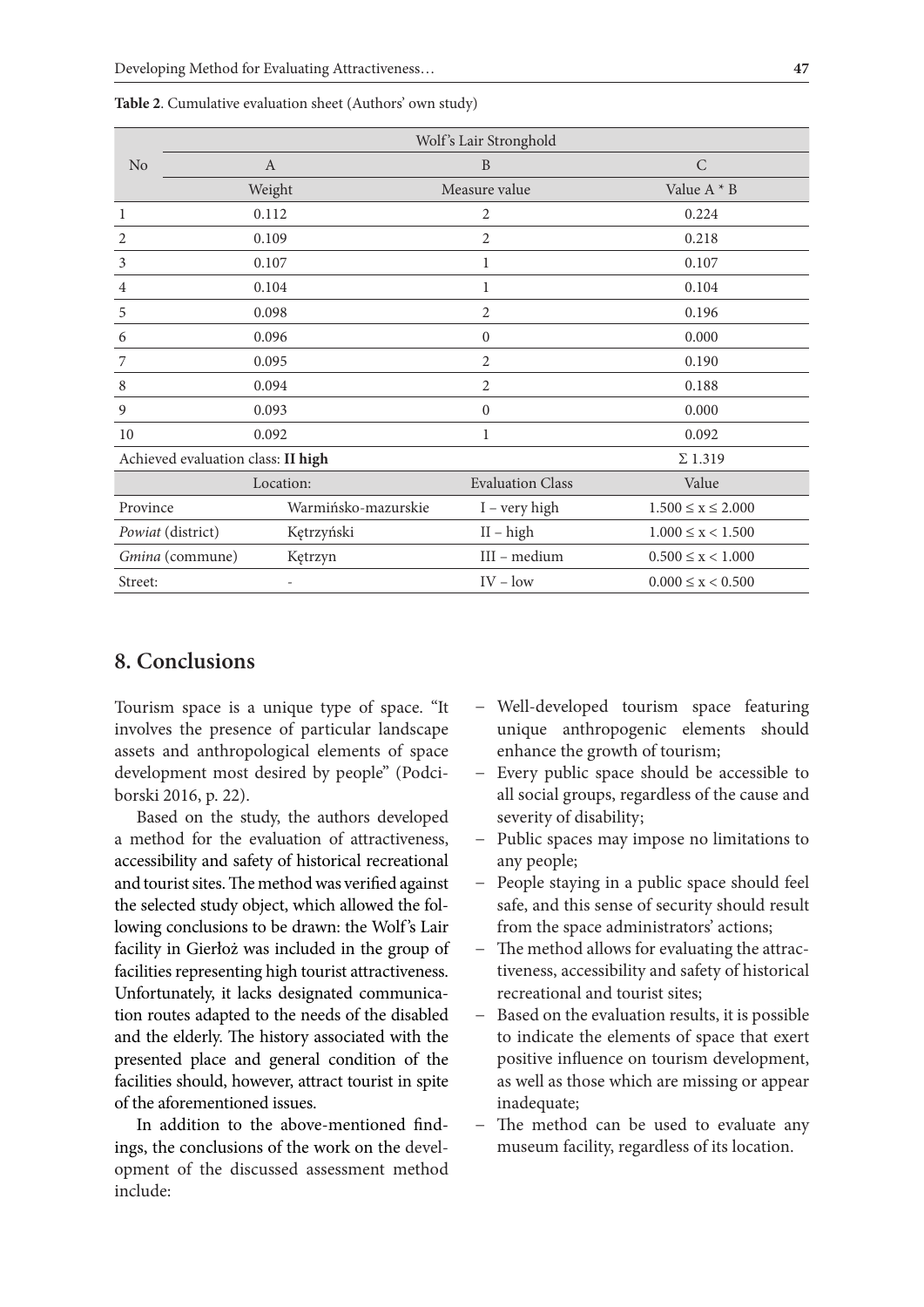# **References**

- Amanti M., Pecci M., Scarascia Mugnozza G., Vittori E., 1996. Environmental reclamation and safety conditions for recreation of dismissed rock quarries: Case studies in Central Italy. [In:] Ayres de Silva L.A., Chaves A.P., Hennies W.T. (Ed.), Proceedings of the Fifth International Symposium Mine Planning and Equipment Selection, Sao Paulo, Brazil, 22-25 october 1996. A.A. Balkema, Rotterdam, Brookfield, 653-658.
- Babicz-Zielińska E., Rybowska A., Obniska W., 2018. Sensoryczna ocena jakości żywności. Akademia Morska w Gdyni, Gdynia [In Polish].
- Bartkowski T., 1971. Upon methodics of evaluation of geographic environment. Polish Geographical Review 43(3), 263-281 [In Polish with English Abstract].
- Buhalis D., Darcy S. (ed.), 2011. Accessible tourism. Concepts and Issues. Aspects of tourism. Channel View Publications, Bristol.
- Czerwiński J., 2015. Podstawy turystyki. CeDeWu, Warszawa [In Polish].
- Duda-Seifert M., 2015. Criteria of evaluation of tourist attractiveness of architectural monuments based on the literature review. Turystyka Kulturowa 4, 74-87 [In Polish with English Abstract].
- Estcott W., 2004. Improving information on accessible tourism for disabled people. European Commission, Luxembourg.
- Faris R., Dunham W., 1939. Mental disorders in urban areas: An Ecological Study of Schizophrenia and other Psychoses. University of Chicago Press, Chicago.
- Formica S., 2000. Destination attractiveness as a function of supply and demand interaction. PhD. Dissertation, Virginia Polytechnic Institute and State University.
- Gehl J., 2009. Życie między budynkami. Użytkowanie przestrzeni publicznych (wraz z notą bibliograficzną Romualda Loeglera). Wydawnictwo RAM, Kraków [In Polish].
- Goeldner C., Ritchie J.R.B., 2003. Tourism Principles, Practices, Philosophies. Wiley & Sons, New York.
- Grabiszewski M., 2007. Przesłanki waloryzacji turystycznej zabytkowych układów urbanistycznych. Zeszyty Naukowe WSG w Bydgoszczy, Seria Turystyka i Rekreacja 4(6), 263-278 [In Polish with English Abstract].
- Hall C.M., Page, S.J., 2004. The Geography of Tourism and Recreation. Routledge, New York.
- Iatu, C. and Bulai, M. 2011. New approach in evaluating tourism attractiveness in the region of Moldavia (Romania). Int. J. En. Environ. 2(5),165-174.
- Jałowiecki B., Szczepański M., 2006. Miasto i przestrzeń w perspektywie socjologicznej. Wydawnictwo Naukowe Scholar, Warszawa [In Polish].
- Jędryka T., Kozłowski T., 1986. Materiały do ćwiczeń z analizy sensorycznej. Akademia Ekonomiczna w Krakowie, Kraków [In Polish].
- Jędrysiak T., Mikos von Rohrscheidt A., 2011. Militarna turystyka kulturowa. Polskie Wydawnictwo Ekonomiczne Warszawa [In Polish].
- Kostrowicki A.S., 1970. Application of geobotanical methods in appraising fitness of regions for purposes of recreation and rest. Polish Geographical Review 42(4), 631-645 [In Polish with English Abstract].
- Kowalczyk A., 2001. Geografia turyzmu. Wydawnictwo Naukowe PWN, Warszawa [In Polish].
- Kozak M., 2008. Concepts of tourism development. Studia Regionalne i Lokalne 1(31), 38-59 [In Polish with English Abstract].
- Kruczek Z., 2011. Atrakcje turystyczne. Fenomen, typologia, metody badań. Proksenia, Kraków [In Polish].
- Lawin M., Stasiak A., 2009. Obiekty historyczno-wojskowe. [In:] Stasiak A. (Ed.), Geografia turystyki Polski. Przewodnik do ćwiczeń krajoznawczych. Polskie Wydawnictwo Ekonomiczne, Warszawa [In Polish].
- Liszewski S., 1995. Tourist space. Tourism 5(2), 87-103 [In Polish with English Abstract].
- Lorens P., Martyniuk-Pęczek J. (red.), 2010. Problemy kształtowania przestrzeni publicznej. Wydawnictwo Urbanista, Gdańsk [In Polish].
- Iatu C., Bulai, M., 2011. New approach in evaluating tourism attractiveness in the region of Moldavia (Romania). International Journal of Energy and Environment 2(5), 165-174.
- Mazilu M., 2010. Key elements of a Model for Sustainable Tourism. NAUN Journal of Energy and Environment 2(4), 45-54.